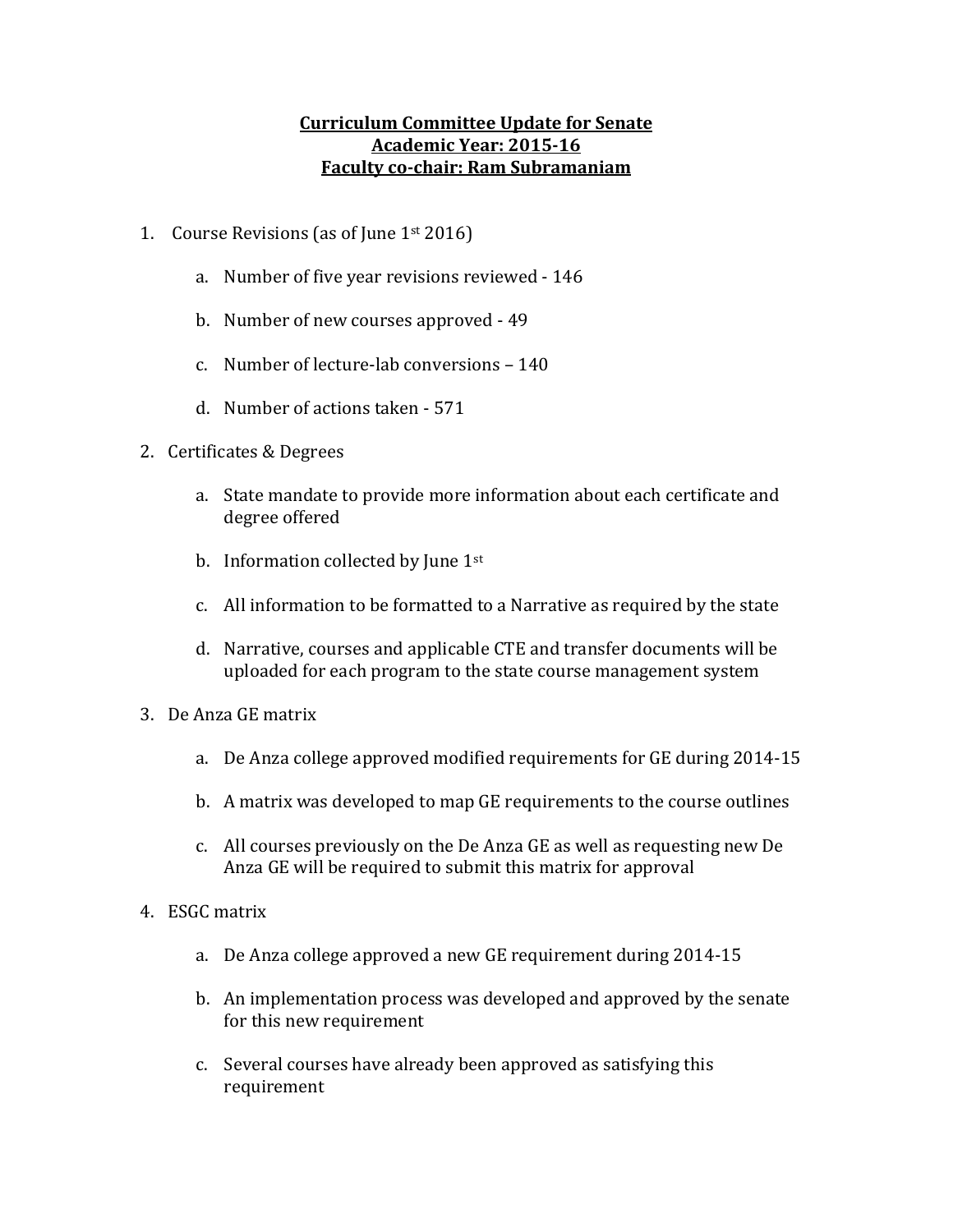- d. Once 20 courses, 100 sections, in at least three GE areas are approved, this requirement will take effect
- 5. Cross-listing
	- a. An initiative was undertaken to eliminate cross-listing.
	- b. Several groups of faculty opposed to the move and as a result the initiative was abandoned
	- c. A protocol was developed to re-cross-list courses that were recently uncross-listed. This process was completed by May  $1<sup>st</sup>$ .
	- d. The development of a taskforce to determine guidelines for cross-listing has been discussed and is currently in the planning stage
- 6. Open-houses: (courses and certificates & degrees)
	- a. Open-houses to provide faculty assistance with course revisions were held on: 11/3/15, 2/16/16 and 4/26/16
	- b. Open-houses to provide faculty assistance with Certificates & Degrees were held on: 5/17/16 and 5/24/16
- 7. ASCCC Plenary Report: The following actions were recommended by the ASCCC Plenary of 2016
	- a. Adopt the paper "Ensuring Effective Curriculum Approval Processes"- see Item 8
	- b. Review certificates that are 18-27 units and have not been state approved and consider submitting for state approval- benefits to students, federal financial aid- there are only three such certificates and they are considering obtaining state approval
	- c. SLO assessment is a curricular matter- our college has a separate SLO committee
- 8. Effective Curriculum Practices (Academic Senate paper)
	- Review and evaluate the effectiveness of local curriculum processes: an ongoing review process has been developed and implemented
	- Make certain the process for the initiation of new curriculum and revisions to existing curriculum is clear: all information is on the website, website is continuously updated